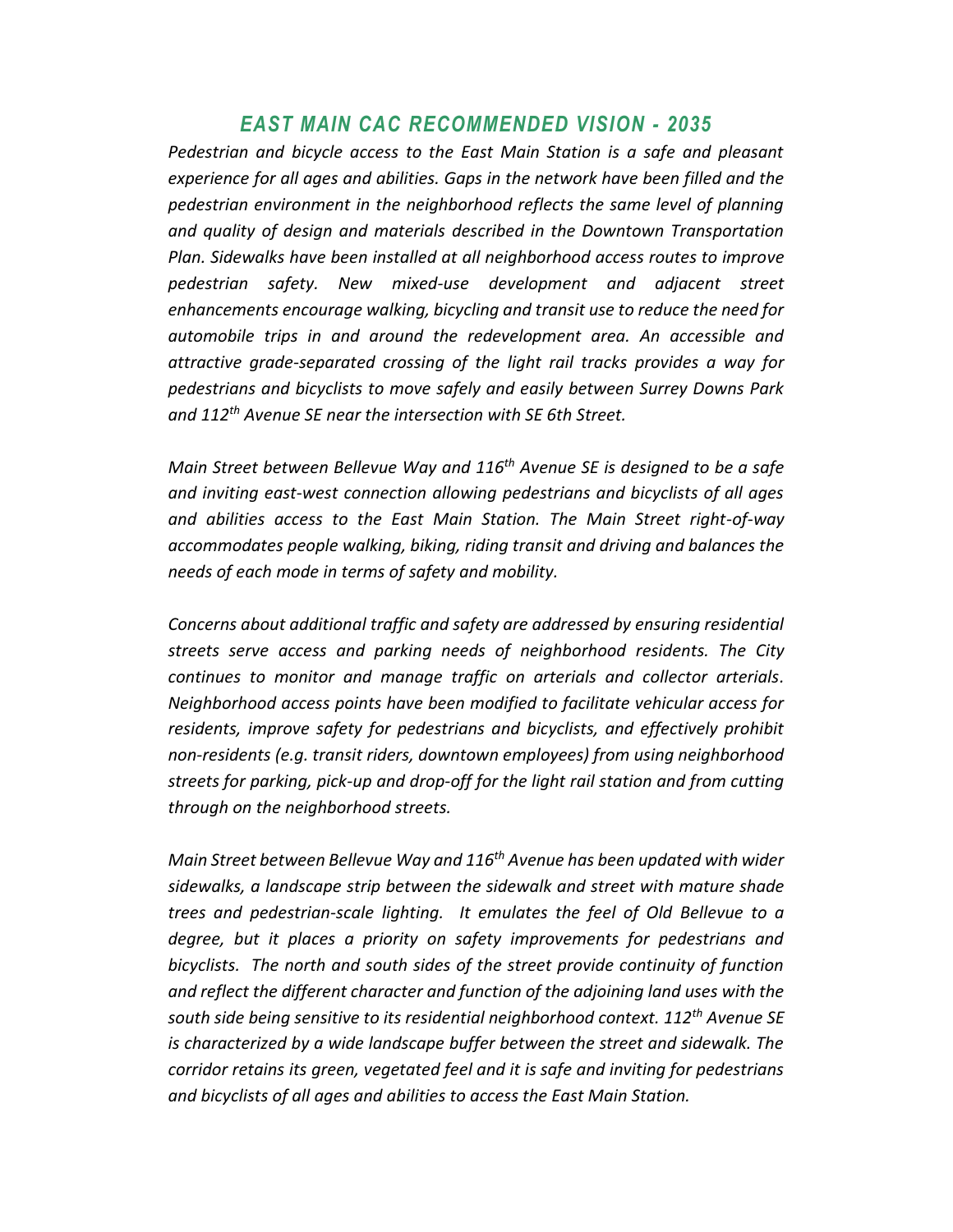*There is a standard for quality redevelopment on the east side of 112th Avenue SE that is scaled to be compatible with the surrounding area. New development uses good site and building design to create a pedestrian-oriented environment and provides ample public spaces and landscaping. The location takes advantage of the nearby light rail station to create a new, unique, high-quality neighborhood next to downtown. Taller buildings are strategically located to provide more ground-level open space, a noise buffer along I-405, eyes on the station and other public areas. The new development is designed to be compatible with nearby single-family residences to the west through building design and site planning that consider shading and privacy issues as well as the height, scale and placement of buildings and uses.*

*The Red Lion Hotel site has been transformed into a successful transit-oriented development with a mix of residential, office, retail and hotel uses that create an active, vibrant center during daytime and evening hours. Retail and service uses cater primarily to the people who live and work in the new development and in the community. Future transit-oriented development on sites north of SE 6th Street are anticipated to accommodate similar redevelopment and include more community and recreational uses as well.* 

*Redevelopment areas emphasize an attractive and safe pedestrian environment with good lighting and visibility. Block lengths are much shorter than downtown with wide sidewalks that are bustling with activity from shops and cafes with outdoor seating. Internal streets have wide sidewalks, on-street parking and narrow travel lanes, all of which help to lower traffic speeds. Ample public space is located throughout the redevelopment area to provide trees and green space, passive (e.g. seating) and active (e.g. play equipment) areas that are visually interesting and appealing (e.g. fountains, art work) for people to gather and interact in a community setting.*

*New commercial development along the east side of 112th Avenue SE is set at the back of a wide sidewalk to create space for a landscape strip with large shade trees and businesses that cater to pedestrians. There are sidewalk oriented uses that generate pedestrian activity and allow ample room for circulation. New residential development is especially welcoming with similar landscape strips along the street and front stoops or building entryways that extend the setback of the building façade from the sidewalk and possibly create additional pockets of landscaping.*